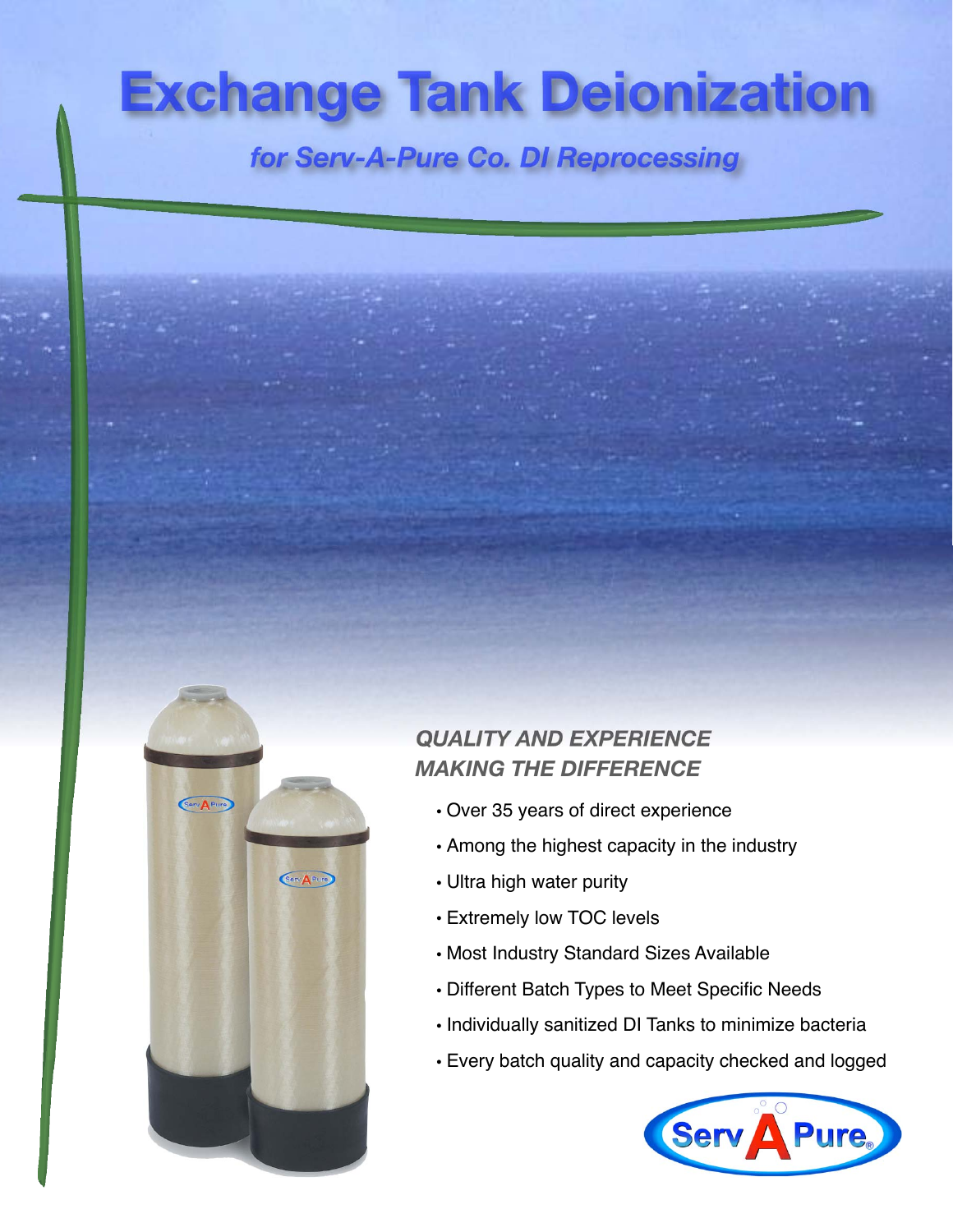

# **DEIONIZATION THAT WORKS** THE WAY YOU DO

Multiple Grades of DI Tanks are available to meet your specific needs.

### **Electronics Grade (EG) Series**

- Resistivity up to 18.2 MegΩ•cm
- Bacteria <1 cfu/mL
- TOC <5 ppb

### **High Grade (HG) Series**

- Resistivity up to 17+ MegΩ•cm
- Bacteria <5 cfu/mL
- TOC <20 ppb

### **General Purpose (GP) Series**

- Resistivity up to 10+ MegΩ•cm
- Bacteria <50 cfu/mL
- TOC <1.0 ppm

**Closed Loop (CL) Series**

- Resistivity up to 5+ MegΩ•cm
- Bacteria <100 cfu/mL



### **ELECTRONICS GRADE (EG) SERIES**

• High-End Semiconductor

### Manufacturing

- High-Efficient Solar Cell Manufacturing
- Sensitive Electronics
- Trace Elemental Analysis



### **HIGH GRADE (HG) SERIES**

- Semiconductor Manufacturing
- Solar Cell Manufacturing
- Electronics Manufacturing
- Pharmaceuticals
- Cosmetics
- Laboratory Use



- Automotive Hybrid Component Cooling Systems
- Humidification Units
- Window Cleaning
- Spot-Free Car Wash
- Irrigation
- Laboratory Glassware Washing



### **CLOSED LOOP (CL) SERIES**

- Power Pack Cooling
- Heat Exchangers
- Electronics Cooling
- -
- **GENERAL PURPOSE (GP) SERIES**
	-
	-